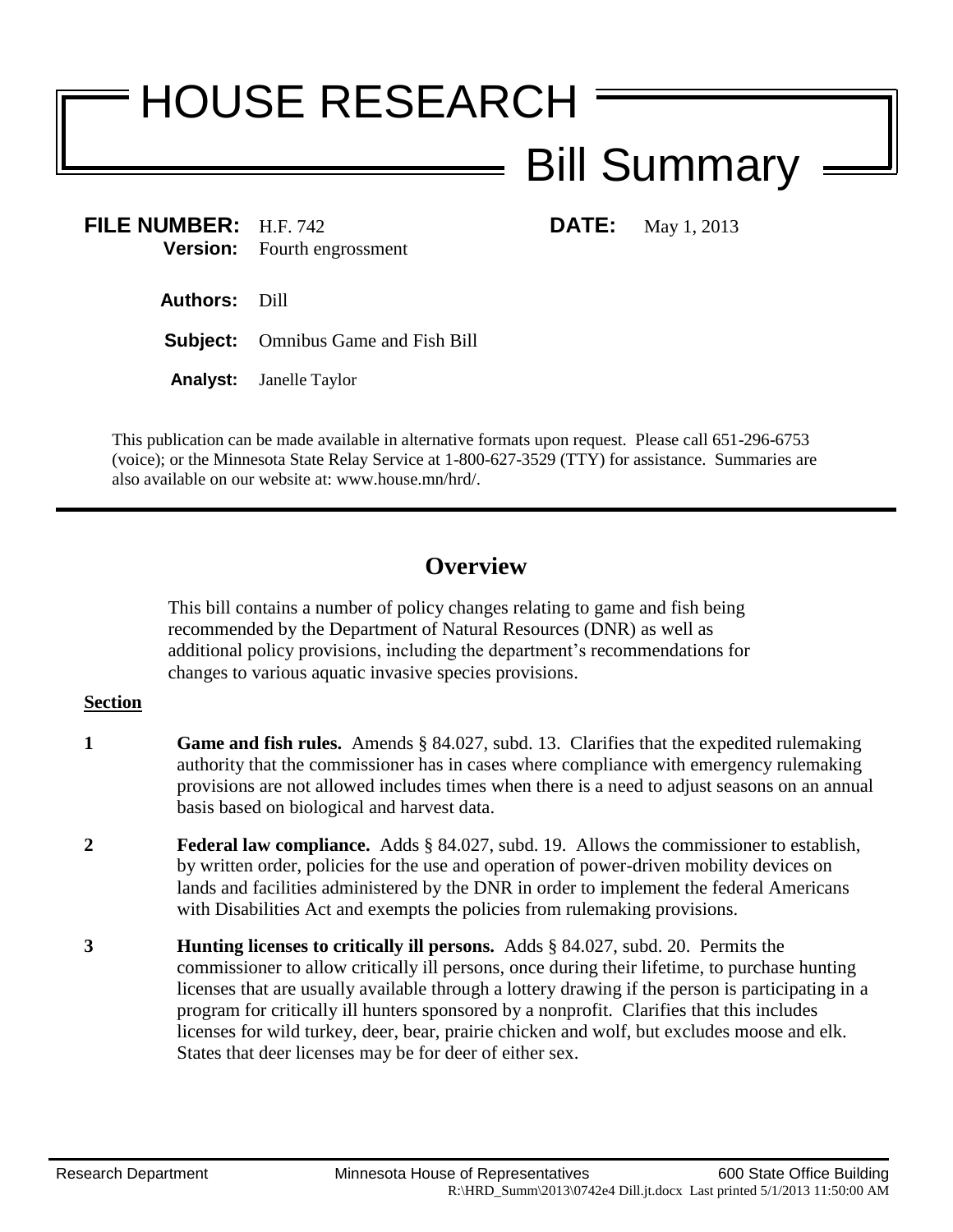- **4 Grant-in-aid donations.** Adds § 84.788, subd. 13. Requires that a person registering an off-highway motorcycle (OHM) be offered the opportunity to make a voluntary contribution to the OHM grant-in-aid trails program. Requires the commissioner of natural resources to issue someone a recognition sticker if they contribute \$20 or more. Requires contributions made to be credited to the OHM account and dedicated for the grant-in-aid trail program.
- **5 Registration revenue.** Amends § 84.794, subd. 1. Technical.
- **6 Grant-in-aid trail donations.** Adds § 84.798, subd. 11. Requires that a person registering an off-road vehicle (ORV) be offered the opportunity to make a voluntary contribution to the ORV grant-in-aid trails program. Requires the commissioner of natural resources to issue someone a recognition sticker if they contribute \$20 or more. Requires contributions made to be credited to the ORV account and dedicated for the grant-in-aid trail program.
- **7 Registration revenue.** Amends § 84.803, subd. 1. Technical.
- **8 Grant-in-aid trail donations.** Adds § 84.82, subd. 12. Requires that a person registering a snowmobile be offered the opportunity to make a voluntary contribution to the snowmobile grant-in-aid trails program. Requires the commissioner of natural resources to issue someone a recognition sticker if they contribute \$20 or more. Requires contributions made to be credited to the snowmobile trails and enforcement account and dedicated for the grantin-aid trail program.
- **9 Money deposited in the account.** Amends § 84.83, subd. 2. Technical.
- **10 Exemptions.** Amends § 84.922, subd. 1a. Exempts ATVs registered by an Indian tribal government to a tribal member that have not been off the tribal reservation for more than 30 consecutive days from state registration requirements starting in 2014.
- **11 Grant-in-aid trail contributions.** Adds § 84.922, subd. 13. Requires that a person registering an ATV be offered the opportunity to make a voluntary contribution to the ATV grant-in-aid trails program. Requires the commissioner of natural resources to issue someone a recognition sticker if they contribute \$20 or more. Requires contributions made to be credited to the ATV account and dedicated for the grant-in-aid trail program.
- **12 No registration weekend.** Adds § 84.922, subd. 14. Requires the commissioner to designate one weekend each year when unregistered ATVs and nonresident ATVs without a state trail pass may be operated on state and grant-in-aid ATV trails.
- **13 Prohibitions on youthful operators.** Amends § 84.9256, subd. 1. Increases the eligible age to receive an ATV safety certificate to 18 (from 16). Exempts those 12 to 15 from requirements to have a driver's license in order to operate an ATV on the bank, slope, or ditch of a public road right-of-way if they have a valid ATV safety certificate and are accompanied by a parent or legal guardian on a separate ATV.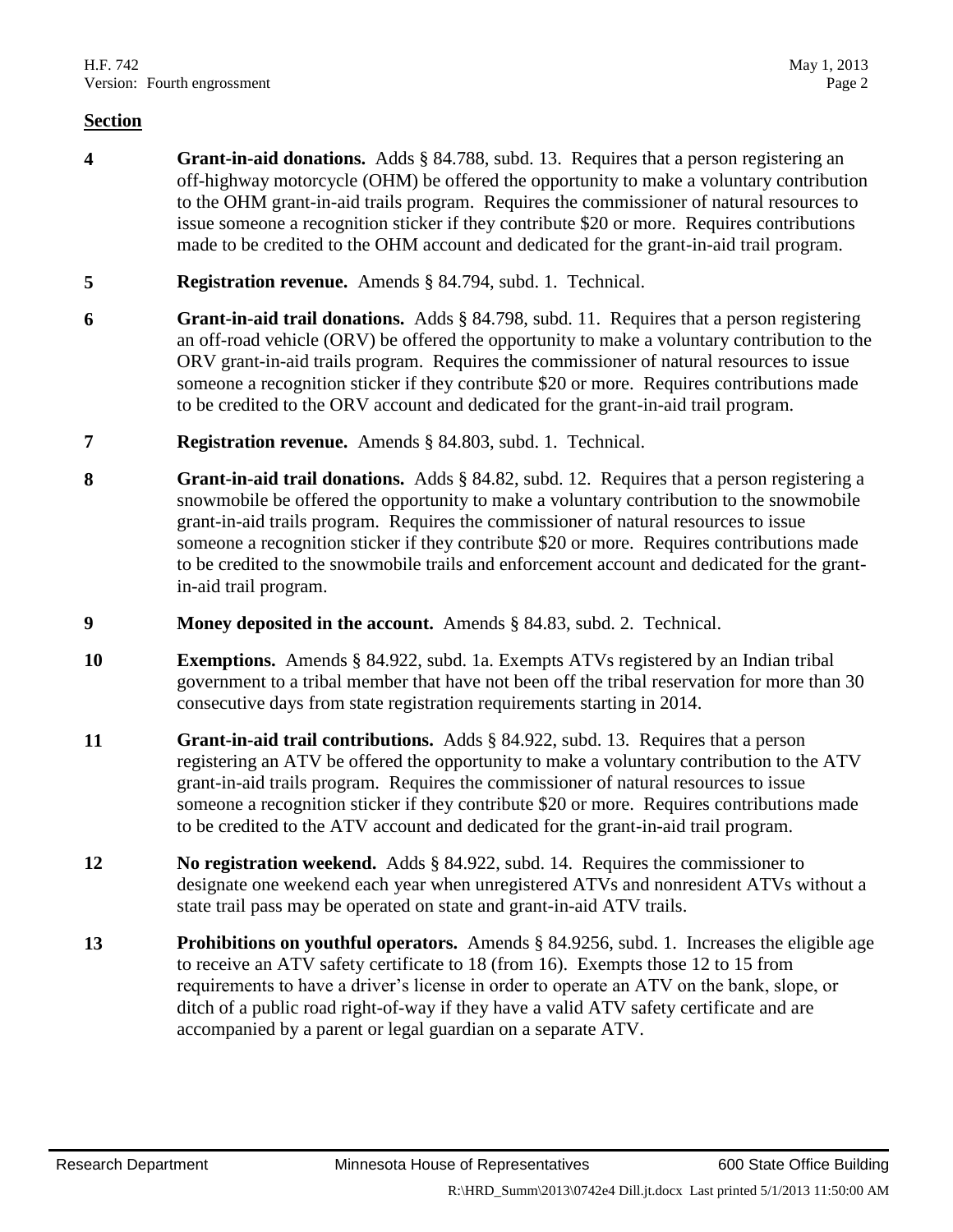- **14 Pass required; fee.** Amends § 84.9275, subd. 1. Requires a tribal member exempt from ATV registration requirements to purchase a nonresident ATV state trail pass in order to ride on state or grant-in-aid ATV trails starting in 2014.
- **15 Operation on roads and right-of-ways.** Amends § 84.928, subd. 1. Provides an exemption from ATV restrictions to allow a person to operate a class 2 ATV on the bank, slope, or ditch of a public road right-of-way of a trunk highway in order to access a business or make a trail connection and allows left hand turns from any part of the road if it safe. Allows a road authority or the commissioner (under certain circumstances) to restrict this activity using existing authorities.
- **16 Service provider.** Amends § 84D.01, subd. 15a. Amends the definition of service provider to include someone who decontaminates water-related equipment. Service providers are subject to certain aquatic invasive species training requirements.
- **17 Commercial fishing and turtle, frog, and crayfish harvesting restrictions in infested and noninfested waters.** Amends § 84D.03, subd. 4. Changes the requirement for commercial fishing so that they are required to remove aquatic plants prior to putting equipment into water, rather than when the equipment is removed from the water.
- **18 Aquatic macrophytes.** Amends § 84D.09. Removes two exceptions from the prohibition on transporting aquatic plants and requires those activities to be permitted through a special permit from the commissioner.
- **19 Launching prohibited.** Amends § 84D.10, subd. 1. Technical.
- **20 Persons transporting water-related equipment.** Amends § 84D.10, subd. 4. Provides an exemption to the requirement to drain water and leave the plug open for commercial vehicles (excluding watercraft) specifically designed for water hauling that are transporting noninfested waters provided the water is not discharged to or within 100 feet of other surface waters. Also provides an exemption for a person transporting water from noninfested waters for firefighting or emergencies.
- **21 Inspector authority.** Amends § 84D.105, subd. 2. Allows aquatic invasive species inspection sites to serve multiple public accesses on a single water body and subjects the stations to certain requirements that currently apply to locations serving multiple water bodies.
- **22 Transport of water.** Adds § 84D.11, subd. 2b. Allows the commissioner to issue a permit or authorization under a license/permit to allow the transportation of water in containers or water-related equipment specifically designed to haul water.
- **23 Transport of aquatic macrophyles.** Adds § 84D.11, subd. 2c. Allows the commissioner to issue a permit to allow the transportation of aquatic plants to locations specified in a permit for purposes of research, education, and decontaminating equipment.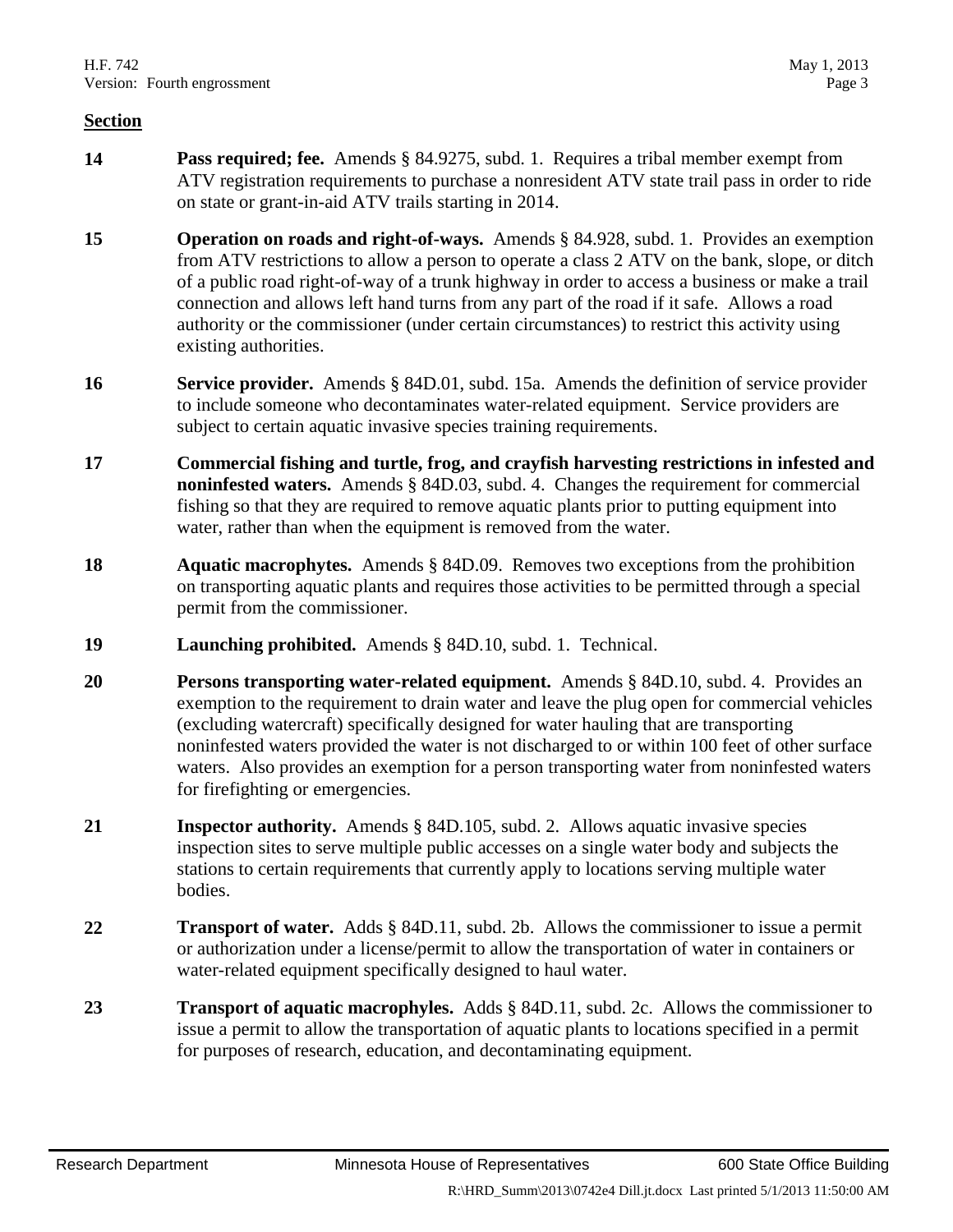- **24 Special permits.** Adds § 84D.11, subd. 2d. Allows the commissioner to issue general permits to a government subdivision or the general public to conduct one or more activities regulated under the section under a single permit. Activities include: possession, importation, and other activities related to prohibited invasive species; introduction of regulated invasive species; and harvesting bait from infested waters.
- **25 Cumulative remedy.** Adds § 84D.13, subd. 2. Clarifies that a peace officer (as is the case for conservation officers) cannot seek additional penalties if the officer has issued a civil citation.
- **26 Training for offenders.** Adds § 84D.13, subd. 9. Requires someone convicted of an invasive species violation involving water-related equipment to complete the aquatic invasive species course developed by the commissioner for purposes of the aquatic invasive species decal requirement passed last session beginning July 1, 2015.
- **27 Grant-in-aid trail donations.** Adds § 85.41, subd. 6. Requires that a person purchasing a cross-country ski pass be offered the opportunity to make a voluntary contribution to the cross-country ski trails grant-in-aid program. Requires the commissioner of natural resources to issue someone a recognition sticker if they contribute \$20 or more. Requires contributions made to be credited to the cross-country ski account and dedicated for the grant-in-aid trail program.
- **28 Disposition of receipts; purpose.** Amends § 85.43. Technical.
- **29 Disposition of receipts.** Amends § 85.46, subd. 6. Technical.
- **30 Trail donations.** Requires that a person purchasing a horse pass be offered the opportunity to make a voluntary contribution to the horse pass account. Requires the commissioner of natural resources to issue someone a recognition sticker if they contribute \$20 or more. Requires contributions made to be credited to the horse pass account which can only be used for trail acquisition, trail and facility development, maintenance, enforcement, and rehabilitation of horse trails.
- **31 Rice boat.** Adds § 86B.005, subd. 15a. Defines "rice boat" as a nonmotorized watercraft being used for harvesting wild rice.
- **32 Watercraft.** Amends § 86B.005, subd. 18. Technical.
- **33 Waterfowl boat.** Amends § 86B.005. Defines "waterfowl boat" as a watercraft being used while hunting waterfowl.
- **34 Training for offenders.** Adds § 86B.13, subd. 1a. Requires someone convicted of an invasive species violation involving water-related equipment to complete the aquatic invasive species course referenced above prior to operating or using water-related equipment beginning July 1, 2015.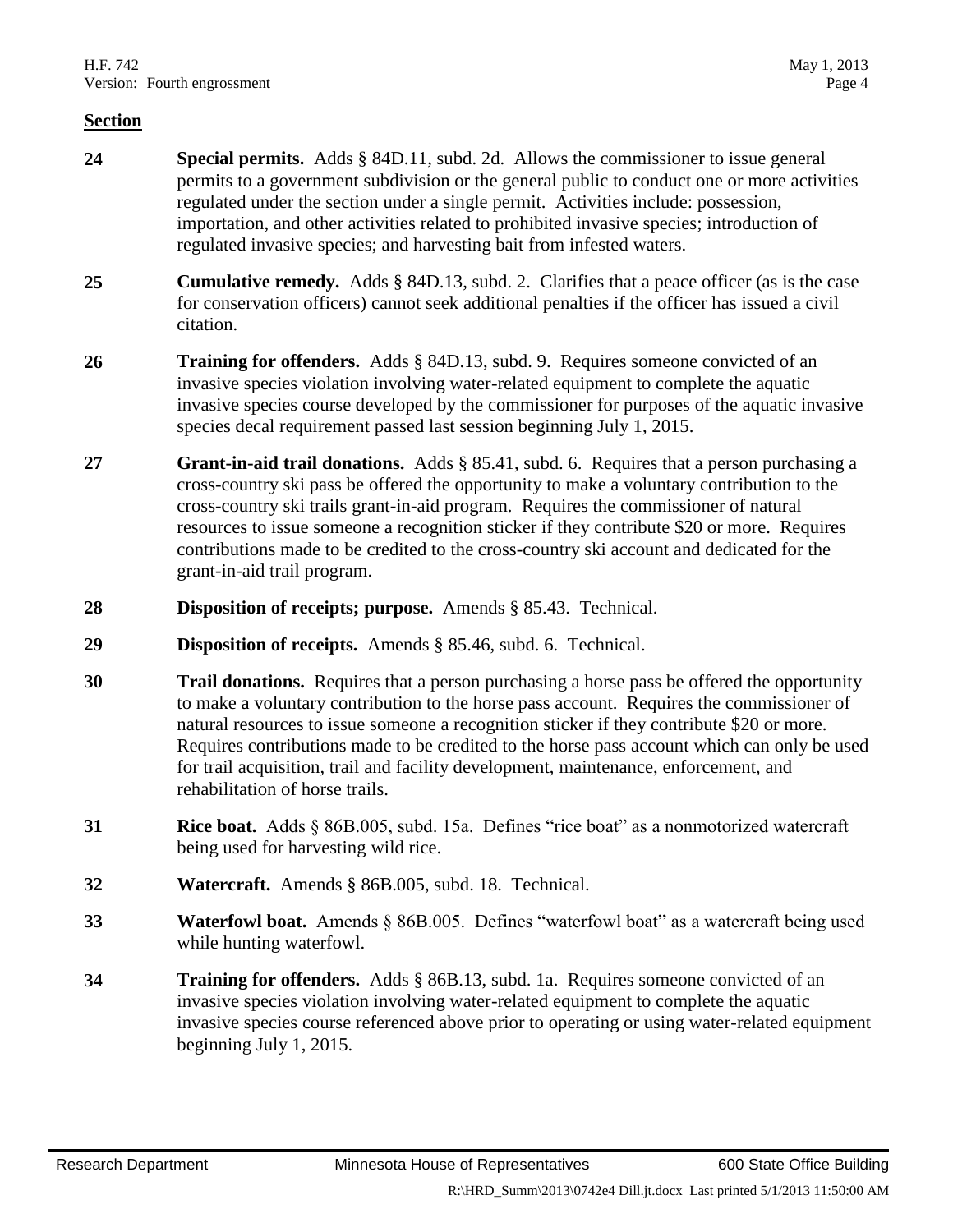- **35 Exemptions.** Amends § 86B.301, subd. 2. Exempts watercraft covered by a valid license or number issued by a federally recognized Indian tribe in the state under a federally approved licensing or numbering system that is owned by a member of that tribe from state watercraft licensing requirements starting in 2015.
- **36 Personal floatation or lifesaving devices.** Amends § 86B.501, subd. 1. Technical.
- **37 Exempt watercraft.** Amends § 86B.825, subd. 2. Technical.
- **38 Cooperative farming agreements.** Amends § 97A.135, subd. 3. Adds aquatic management areas to the list of areas that the commissioner may enter into cooperative farming agreements regarding without using a competitive bidding process.
- **39 Seizure.** Amends § 97A.420, 1. Clarifies that when a hunting license is seized when the restitution value of the animal(s) is more than \$500 that, in the case of big game, all licenses to take big game are seized, and, in the case of small game, all licenses to take small game are seized.
- **40 Taking deer; disabled veterans.** Amends § 97A.441, subd. 6. Requires the commissioner to issue a permanent card to a person upon request that provides proof the person meets the 100 percent disability requirements for a free deer hunting license.
- **41 Taking small game; disabled veterans.** Amends § 97A.441, subd. 6a. Requires the commissioner to issue a permanent card to a person upon request that provides proof the person meets the 100 percent disability requirements for a free small game hunting license.
- **42 Angling; Take a Kid Fishing Weekends.** Amends § 97A.445, subd. 1. Allows a resident to take fish by spearing without a license during the Take a Kid Fishing Weekends. Allows the commissioner to establish the three-day weekends by written order published in the State Register and exempts the order from rulemaking provisions.
- **43 Residents age 16 or 17; spearing.** Adds § 97A.451, subd. 2a. Allows 16 and 17 year old residents to spear fish without spearing licenses, but they must have an angling license.
- **44 Residents and nonresidents under age 16; small game.** Amends § 97A.451, subd. 3. Aligns the resident and nonresident small game hunting provisions that apply to those under age 16 so that they are the same.
- **45 Nonresidents age 16 or over and under age 18; small game.** Amends § 97A.451, subd. 3b. Removes existing provisions that apply to nonresidents under age 16 hunting small game that have been aligned with residents in the previous section.
- **46 Residents and nonresidents under age 16; big game.** Amends § 97A.451, subd. 4. Aligns the resident and nonresident big game hunting provisions that apply to those under age 16 so that they are the same.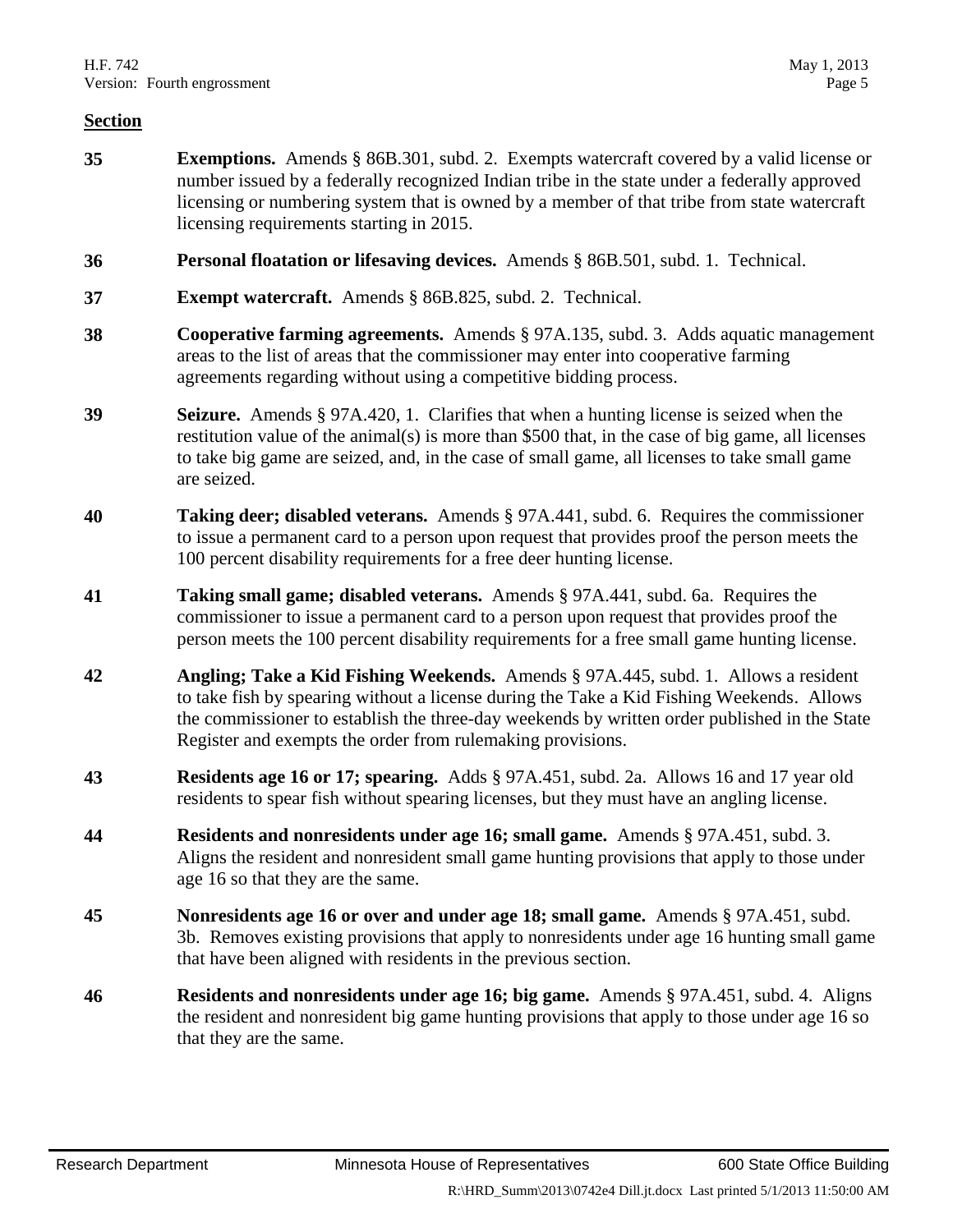- **47 Nonresident youth; angling.** Amends § 97A.451, subd. 5. Allows 16 and 17 year old nonresidents to spear fish without spearing licenses, but they must have an angling license. Allows nonresidents under age 16 to spear fish without a spearing or angling license.
- **48 Resident hunting.** Amends § 97A.475, subd. 2. Specifies that there is no fee for a resident: age 12 or younger to take turkey; or age 10, 11, or 12 to take deer by firearm, archery, or muzzleloader.
- **49 Minnesota sporting; super sports.** Amends § 97A.475, subd. 8. Reduces the license fee for the Minnesota sporting license (which allows the taking of fish and small game) for individuals age 18 or over (from \$92.50 to \$86.50) and for a married couple (from \$118.50 to \$110.50).
- **50 Licenses to be sold and issuing fees.** Amends § 97A.485, subd. 6. Establishes a \$1 issuing fee for the following licenses: prairie chicken; turkey; elk; moose; wolf; applications for certain hunting licenses offered through limited drawings; and certain licenses issued without a license fee. Increases the issuing fee a licensing agent may charge from \$1 (from \$.50) when an issuing fee is not specified.
- **51 Parent or guardian responsibility; violation.** Amends § 97B.0215. Modifies provisions that prohibit a guardian from knowingly allowing a minor to hunt in violation of game and fish laws so that the prohibition applies to all guardians, not just legal guardians as stated in current law.
- **52 Apprentice hunter validation requirements.** Amends § 97B.022, subd. 2. Expands the apprentice hunter validation option to nonresidents. States that an adult accompanying an individual with an apprentice hunter validations hunting turkey or prairie chicken does not have to be licensed to hunt in the same permit area or time period. States that if the adult does not have a license for the same permit area/time period the adult may not possess a firearm/bow while accompanying the apprentice hunter.
- **53 Restrictions related to motor vehicles.** Amends § 97B.055, subd. 2. Allows a person to transport an uncased bow from a motorized watercraft and take rough fish from the boat according to the nighttime restriction on motors used while bow fishing (modified later in this bill).
- **54 Special hunts.** Amends § 97B.112. Allows the commissioner to establish criteria, special seasons and limits for adult hunters (in addition to youth hunters as allowed under current law) to take big and small game by firearms or archery as part of the agency's effort to recruit and retain hunters.
- **55 Certain aquatic life prohibited for bait.** Amends § 97C.341. Allows the commissioner to adopt rules to authorize the use of game fish eggs as bait in Lake Superior and its tributaries.
- **56 Period when use prohibited.** Amends § 97C.345, subd. 1. Modifies dates when spearing fish is prohibited.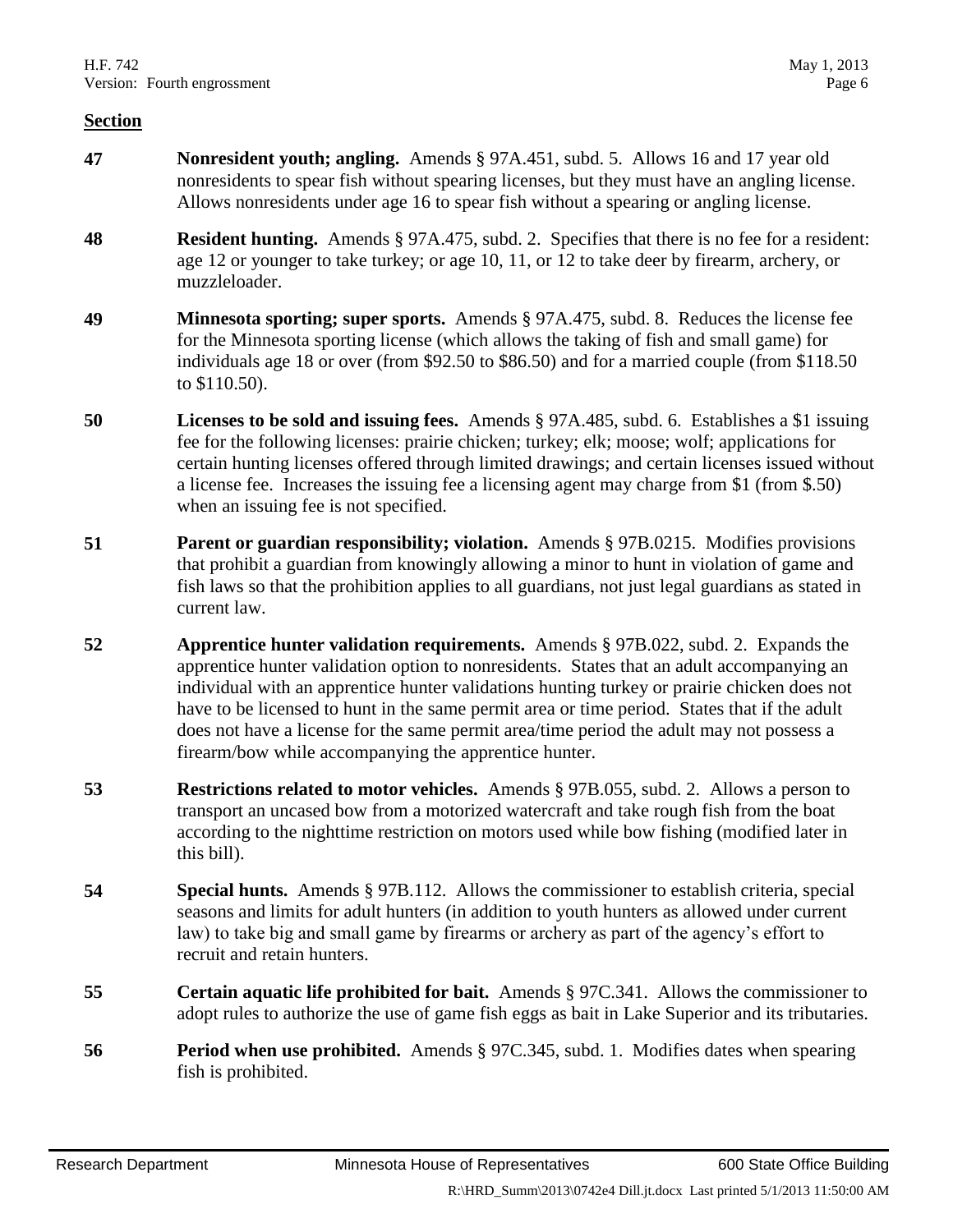- **57 Possession.** Amends § 97C.345, subd. 1. Modifies dates when a spear may be possessed on or near waters.
- **58 Taking rough fish by spearing.** Amends § 97C.375. Allows suckers to be taken by spear from the last Saturday in April through the last Sunday in February.
- **59 Season.** Amends § 97C.376, subd. 1. Establishes an early bow fishing season south of State Highway 210 that begins the Monday after the last Sunday in February and goes until the Friday before the last Saturday in April. Allows the bow fishing to be done during any time of day, but limits it to only fishing from a boat while on a lake or on the Mississippi, Minnesota, or St. Croix Rivers.
- **60 Possession of bows and arrows.** Amends § 97C.376, subd. 3. Modifies spearing possession provisions to adjust to the new early bow fishing season established in the previous section.
- **61 Nighttime restrictions on motors.** Amends § 97C.376, subd. 3. Removes the requirement that a person bow fishing using a gasoline-powered motor must use a four-stroke engine powered generator from sunset to sunrise. States that the noise limits while bow fishing must not exceed 65 decibels on the A scale measured from 50 feet or an equivalent noise level at other distances in a pass-by test specified by the commissioner. States that the noise limits must be determined according to existing test procedures approved by the commissioner. States that these requirements do not preclude the enforcement of other laws related to motorboat noise.
- **62 Rulemaking; game fish eggs as bait.** Requires the commissioner to amend Minnesota Rules to permit the purchase and sale of spawn bags only if the bags are made of fish eggs from a licensed aquaculture facility or from a source outside of the state that has been certified disease-free and have been preserved and labeled as required. Also requires the commissioner to amend rules to allow eggs from trout harvested from Lake Superior or its tributaries to be used to make spawn bags that may only be used in Lake Superior or its tributaries. Allows the commissioner to use the good cause exemption from rulemaking in making these amendments.
- **63 Rulemaking; wildlife restitution value for sandhill cranes.** Requires the commissioner to establish a restitution value of \$200 for a sandhill crane in Minnesota Rules and allows the commissioner to use the good cause exemption from rulemaking to do so.
- **64 Rulemaking; spearing rough fish.** Requires the commissioner to amend Minnesota Rules to make seasons for spearing rough fish consistent with the changes made in this bill.
- **65 Rulemaking; removing spearing restrictions.** Requires the DNR to amend its rules to remove restrictions on taking fish by spear on specified lakes. Authorizes use of the "good cause" rulemaking process to make this change.
- **66 Revisor's instruction.** Requires the revisor to replace the term "duck boat" with "waterfowl boat" wherever it appears in Minnesota Rules, part 6110.1200, subpart 3.